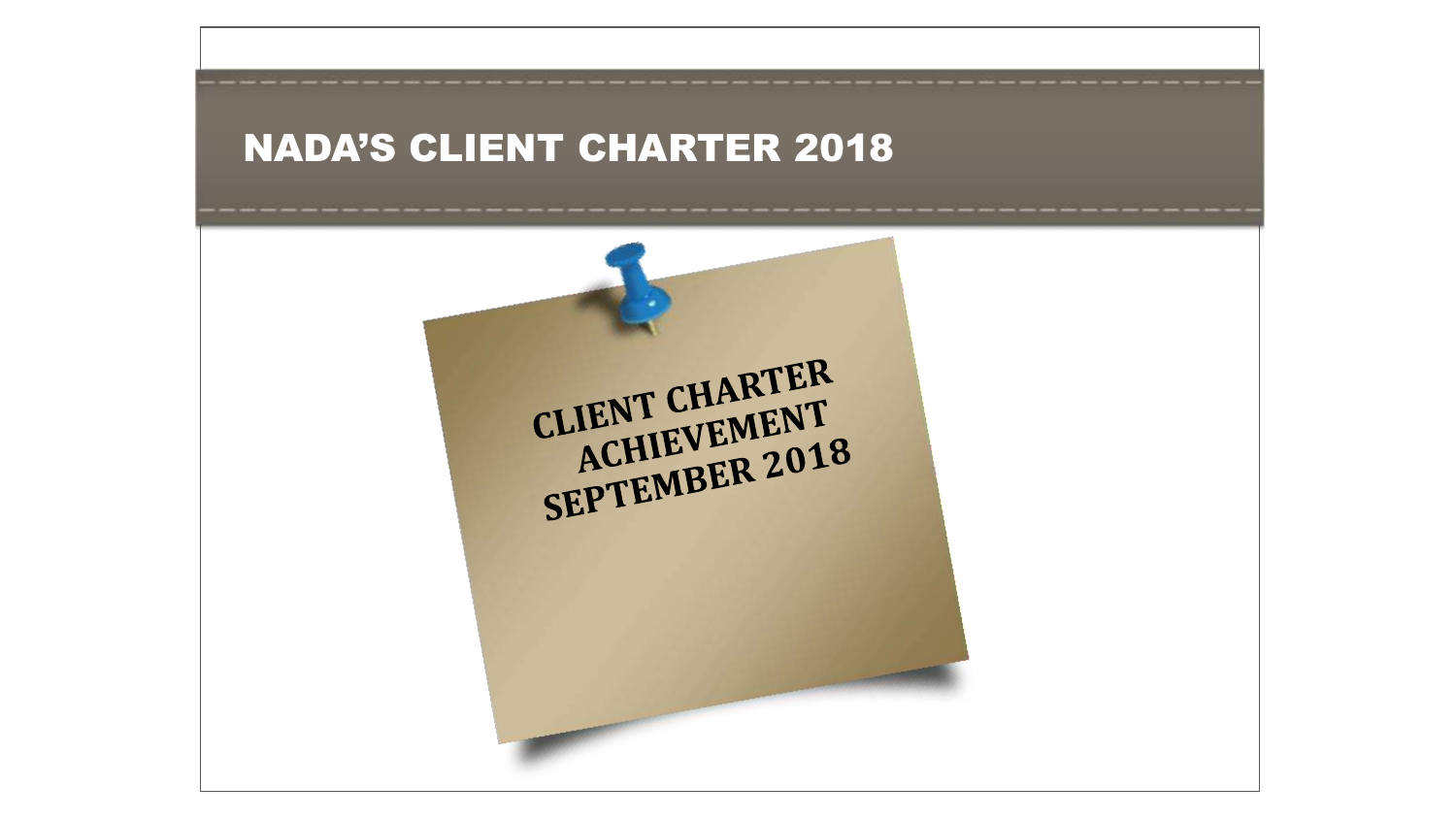| No.              | <b>PROMISES MADE</b>                                                                                                                                                                         | <b>Within The Allocated Time /</b><br><b>Client's Charter Standard</b> |                                    | <b>Exceed The Allocated</b><br><b>Time / Client's Charter</b><br><b>Standard</b> |                             | <b>Total Of</b><br><b>Services</b> |
|------------------|----------------------------------------------------------------------------------------------------------------------------------------------------------------------------------------------|------------------------------------------------------------------------|------------------------------------|----------------------------------------------------------------------------------|-----------------------------|------------------------------------|
|                  |                                                                                                                                                                                              | <b>Total</b><br>(Number Of<br><b>Services)</b>                         | <b>Percentage</b><br>$\frac{9}{6}$ | <b>Total</b><br>(Number Of<br><b>Services)</b>                                   | Percentage<br>$\frac{9}{6}$ | <b>Offered</b>                     |
| 1.               | programs comprising<br>To<br>0f<br>ensure<br>prevention education, public awareness<br>and volunteerism conducted at least<br>three (3) times in a month in the<br>respective 103 districts; | 750                                                                    | >100%                              |                                                                                  |                             |                                    |
| 2.               | To inform the admission of the CCRC<br>clients to their families in a period not<br>more than fourteen (14) days from the<br>date of the admission;                                          | 327                                                                    | 100%                               | $\mathbf{0}$                                                                     | 0%                          | 327                                |
| 3.               | To give short term skills training to the<br><b>CCRC</b> clients at least once before<br>released                                                                                            | 92                                                                     | 77.97%                             | 26                                                                               | 22.03%                      | 118                                |
| $\overline{4}$ . | To provide treatment and rehabilitation<br>services in accordance with client needs<br>at least one (1) program a month to<br>compliant client.                                              | 24,670                                                                 | 80%                                | 59187                                                                            | 20%                         | 300,857                            |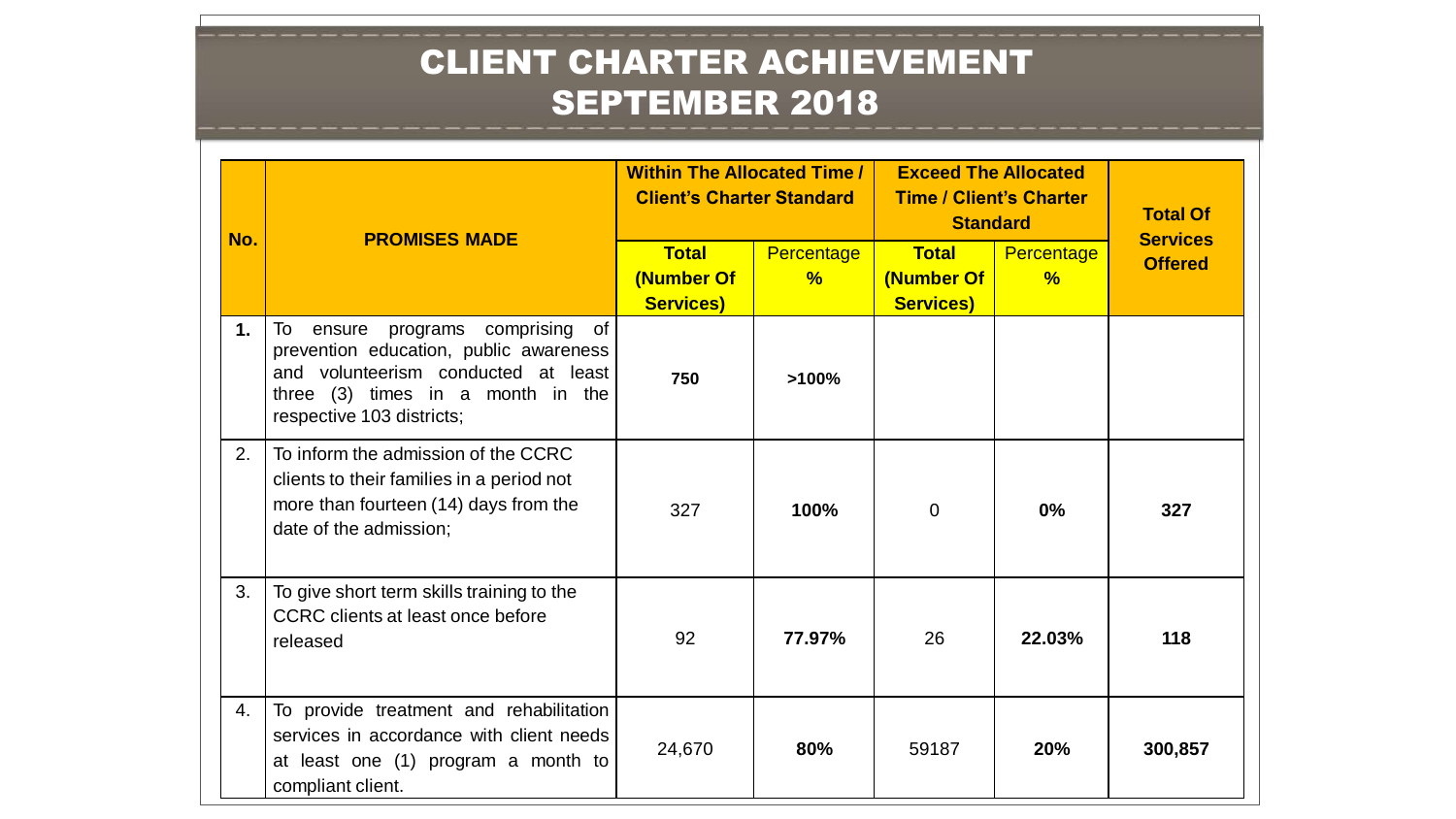| No. | <b>PROMISES MADE</b>                                                                                                                                                                               | <b>Within The Allocated</b><br><b>Time / Client's Charter</b><br><b>Standard</b> |                 | <b>Exceed The Allocated</b><br><b>Time / Client's Charter</b><br><b>Standard</b> |                             | <b>Total Of</b><br><b>Services</b> |
|-----|----------------------------------------------------------------------------------------------------------------------------------------------------------------------------------------------------|----------------------------------------------------------------------------------|-----------------|----------------------------------------------------------------------------------|-----------------------------|------------------------------------|
|     |                                                                                                                                                                                                    | <b>Total</b><br>(Number Of                                                       | Percentage<br>% | <b>Total</b><br>(Number Of                                                       | Percentage<br>$\frac{9}{6}$ | <b>Offered</b>                     |
|     |                                                                                                                                                                                                    | <b>Services)</b>                                                                 |                 | <b>Services)</b>                                                                 |                             |                                    |
| 5.  | Provide feedbacks of complaints regarding drug<br>addictions to the complainant within three (3)<br>working days from the date the complaint was<br>received;                                      | 779                                                                              | 100             |                                                                                  |                             | 779                                |
| 6.  | Provide the result of the application of People<br>Under Surveillance to leave the residential area<br>permanently within fourteen (14) working days<br>from the date the application was received | 15                                                                               | 87              | $\mathbf{2}$                                                                     | 13                          | 15                                 |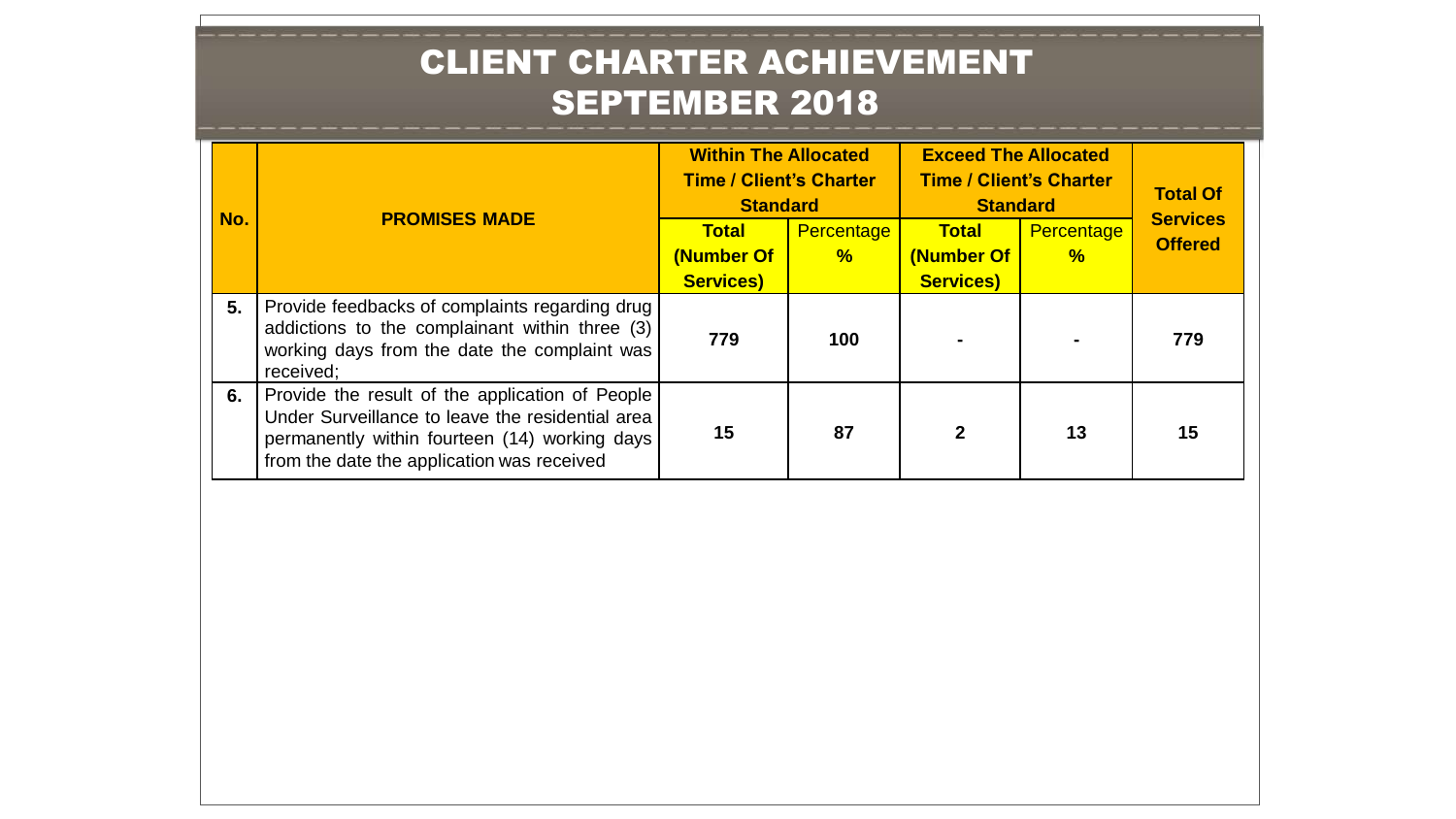| No. | <b>PROMISES MADE</b>                                                                                                                                                                                                      | <b>Within The Allocated Time</b>               | / Client's Charter Standard        | <b>Exceed The Allocated</b><br><b>Time / Client's Charter</b><br><b>Standard</b> |                                    | <b>Total Of</b>                   |
|-----|---------------------------------------------------------------------------------------------------------------------------------------------------------------------------------------------------------------------------|------------------------------------------------|------------------------------------|----------------------------------------------------------------------------------|------------------------------------|-----------------------------------|
|     |                                                                                                                                                                                                                           | <b>Total</b><br>(Number Of<br><b>Services)</b> | <b>Percentage</b><br>$\frac{9}{6}$ | <b>Total</b><br>(Number Of<br><b>Services)</b>                                   | <b>Percentage</b><br>$\frac{9}{6}$ | <b>Services</b><br><b>Offered</b> |
| 7.  | To provide brief and talking points for the<br>purpose of international affairs within three<br>(3) working days from the date of<br>application.                                                                         | 3                                              | 100%                               |                                                                                  |                                    | 3                                 |
| 8.  | To disseminate information and distribute<br>invitation letters regarding meetings or<br>international programmes to third parties<br>within five (5) working days after the<br>information or letter is received.        | $\mathbf{2}$                                   | 100%                               |                                                                                  |                                    | 2                                 |
| 9.  | To distribute summary reports as well as<br>issued by regional<br>documents<br>and<br>international bodies to NADA officers and<br>other agencies within two (2) weeks after<br>receipt of documents for further actions. |                                                |                                    |                                                                                  |                                    |                                   |